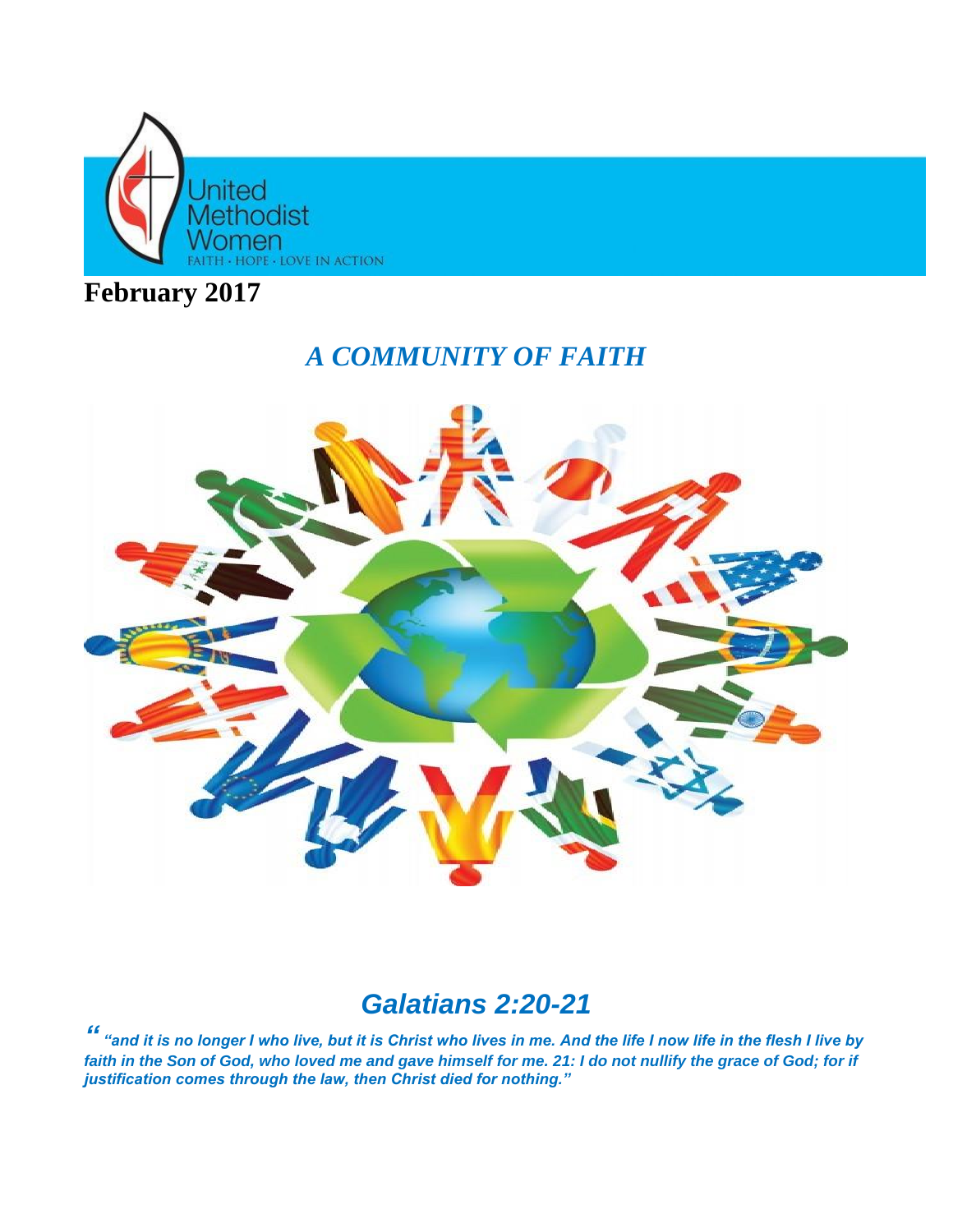### **Spring Retreat February 24-25, 2017 Lakeview Conference Center Palestine, Texas**



#### **KEYNOTE SPEAKER – Rev. Georgia Barrett**

**Rev. Barrett is a native Houstonian and a retired public school administrator from the Houston ISD with thirty-four years of service. She is a member of St. Andrew's UMC, pastored by Rev. Dr. Rhenel Johnson. Rev. Barrett is blessed with a Bachelor Degree from Wiley College; a Master of Arts Degree in Guidance Counseling, Texas Southern University; Master's Certification in** 

**School Administration, Texas Southern University and a Master of Divinity Degree, Perkins School of Divinity/ Southern Methodist University. She also is a licensed realtor (inactive) in the State of Texas and the sole proprietor of Barrett's Consulting Service. Georgia hasserved on various United Methodist Women committees and as Resource Secretary for two terms.** 

**Rev. Barrett is widowed and has one son, who is an executive at a major corporation in Seattle, Washington. She is a certified candidate for ordained ministry in the Texas Annual Conference, having accepted the call in 2007, after a trip to Haiti. She always enjoys learning about God and receives great pleasure in serving Him, because He is the savior of her life.** 

| <b>Program Book Contents</b>        |         |
|-------------------------------------|---------|
| Keynote Speaker                     | 2       |
| Focus Groups and Rooms              | 3       |
| Program Schedule                    | $4 - 5$ |
| <b>Roll Call</b>                    | 6       |
| 2017 Calendar of Events             | 7       |
| 2017 Hands on Project               | 8       |
| Fall Logo Entry Form                | 9       |
| Mission u Scholarship Information   | 10      |
| Thank You to Officers & Guests 2017 | 11      |
| Special Mission Recognition         | 12      |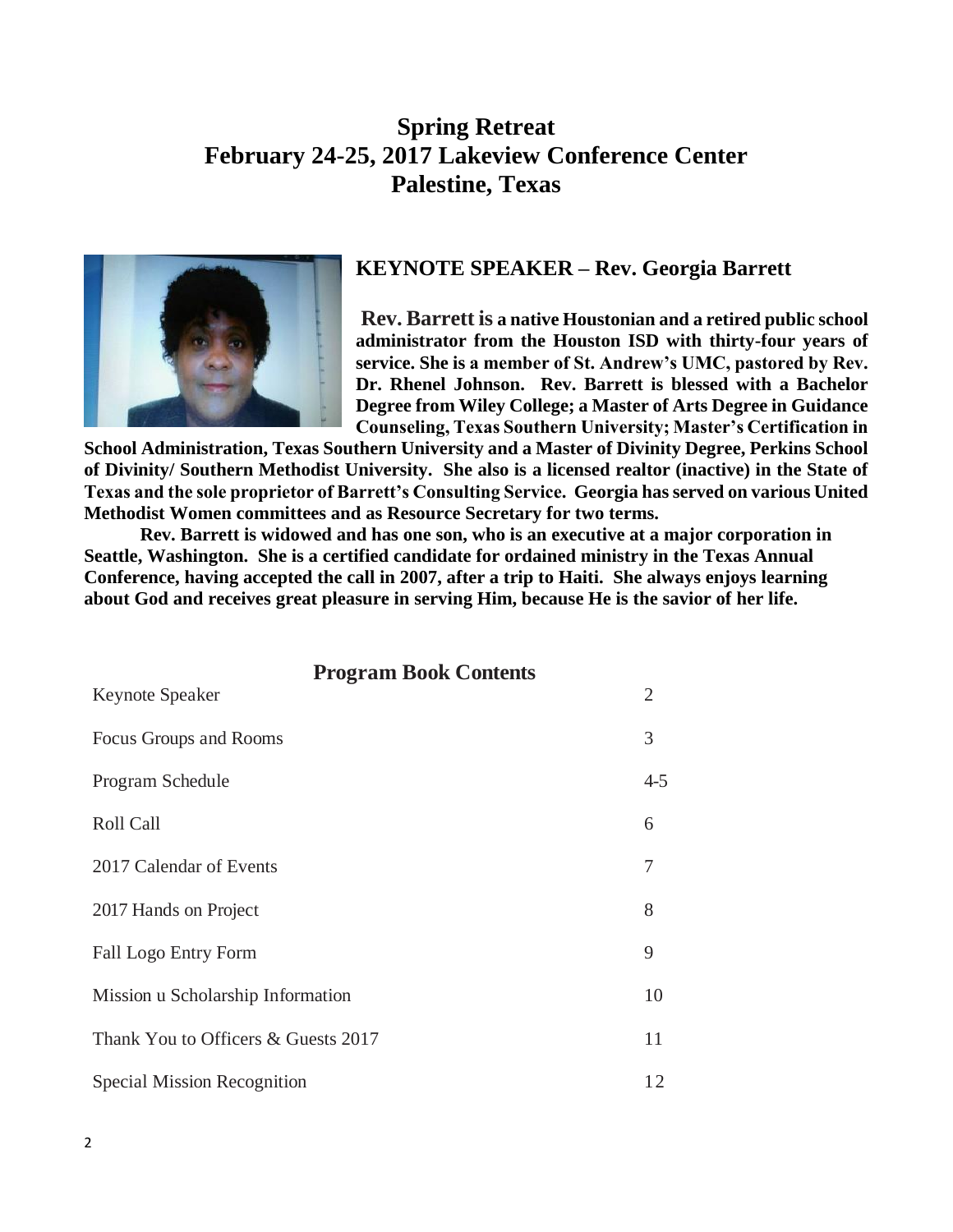# **Focus Groups and Rooms**

| <b>Communicating Across Generations/Legacy Fund</b> | <b>Stacie Hawkins</b> | Craft 5                    |
|-----------------------------------------------------|-----------------------|----------------------------|
| <b>Bible Study Small Faith Big Results</b>          | Keith West            | Williams Big Room          |
| Forming and Practicing Faith                        | Glynden Bode          | Craft 3                    |
| <b>Believing God</b>                                | Amanda Boyd Stratton  | Craft 2                    |
| The Whole Armor of God                              | Dr. Velma Williams    | Craft 1                    |
| Glorifying God's Temple                             | Doris Woodland        | Craft 4                    |
| <b>Babysitting</b>                                  |                       | <b>Williams Small Room</b> |

Make plans NOW to attend the Texas Conference United Methodist Women **Lunch** On May 29, 2017 11:30 am – 1:00 pm \$25.00 per ticket at Texas Annual Conference The Woodlands UMC Speaker: Rebecca Lovelace Bradley Contact Margarett Goodson for tickets. We will be presenting our Hazel Decker Award!

Watch for the flyer about our upcoming Mission u – July 20 -22, 2017 Lakeview Methodist Conference Center Palestine, Texas Also enclosed will be the Scholarship Application Form (this form can also be downloaded from the website)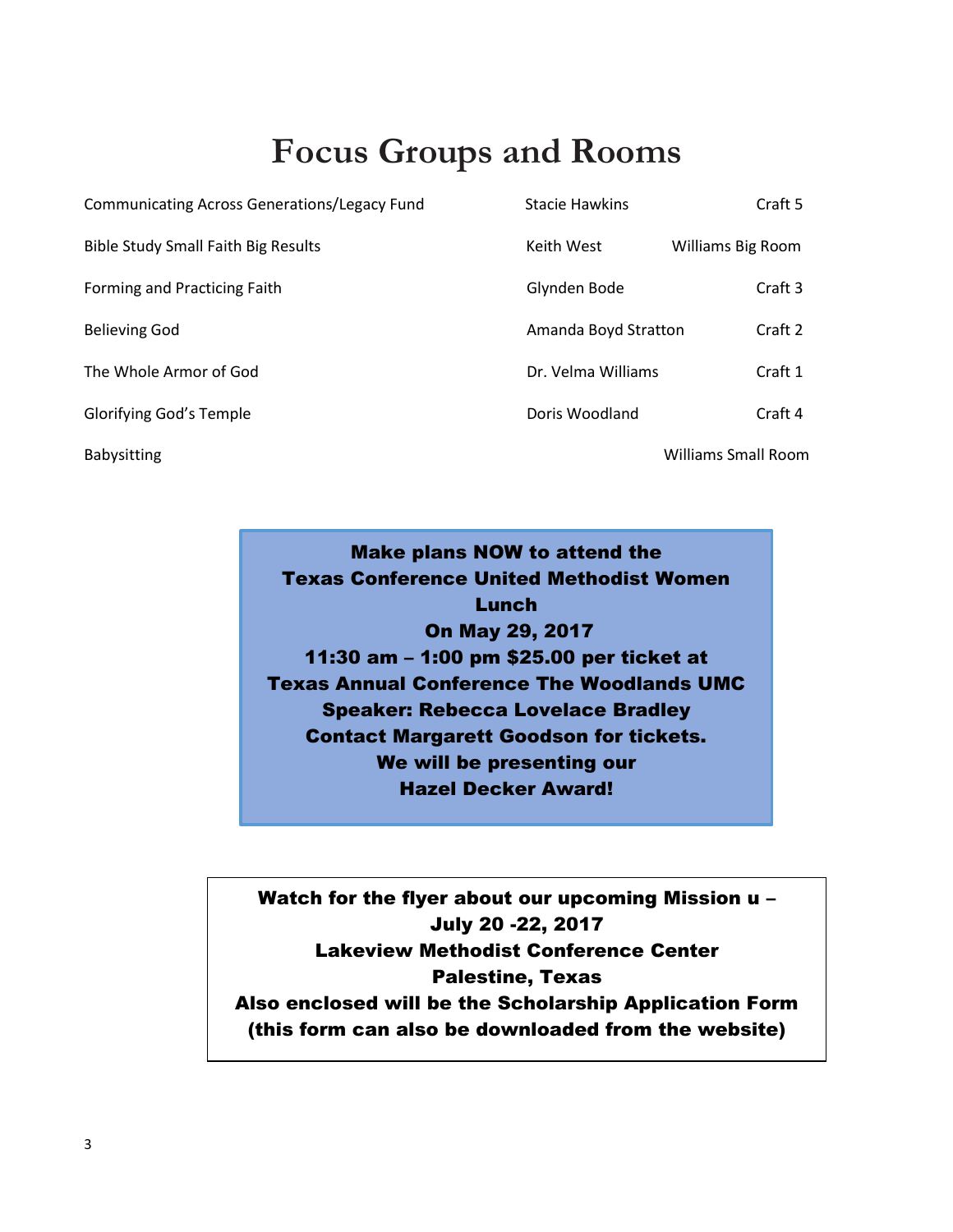## **Schedule Spring Retreat Feb. 24-25, 2017** Galatians 2:20-21

| Registration                                                           | <b>Roy Hall</b>                                |
|------------------------------------------------------------------------|------------------------------------------------|
| Hospitality                                                            | Roy Hall                                       |
| <b>Service Center</b>                                                  | <b>Roy Hall</b>                                |
| Learning Resource room/displays                                        | Roy Hall                                       |
| Gift Shop                                                              |                                                |
| Serving time for dinner                                                | Cafeteria                                      |
| "A Community of Faith"                                                 | Peace Chapel                                   |
| Music:                                                                 |                                                |
|                                                                        |                                                |
| Greet the Day                                                          | Peace Chapel                                   |
| Registration<br>Hospitality<br>Learning Resource Room/Displays         | <b>Roy Hall</b><br>Roy Hall<br><b>Roy Hall</b> |
| <b>Breakfast (Overnight Guest)</b>                                     | Cafeteria                                      |
| <b>Service Center</b>                                                  | Roy Hall                                       |
| Gather in song<br>"Spirit of Faith Come Down"<br>"To God be the Glory" | St Luke's<br>Page 332<br>Page 98               |
| Welcome<br>Theme Song: "Hymn of Promise"                               | Endrika West<br>Page 707                       |
| <b>Introduction of Guest Speaker</b><br>Pastor Georgia Barrett         | Endrika West                                   |
| <b>Re-Election of President</b>                                        | Endrika West                                   |
|                                                                        | Worship:<br>Lora Nichols & Suzanne McDougle    |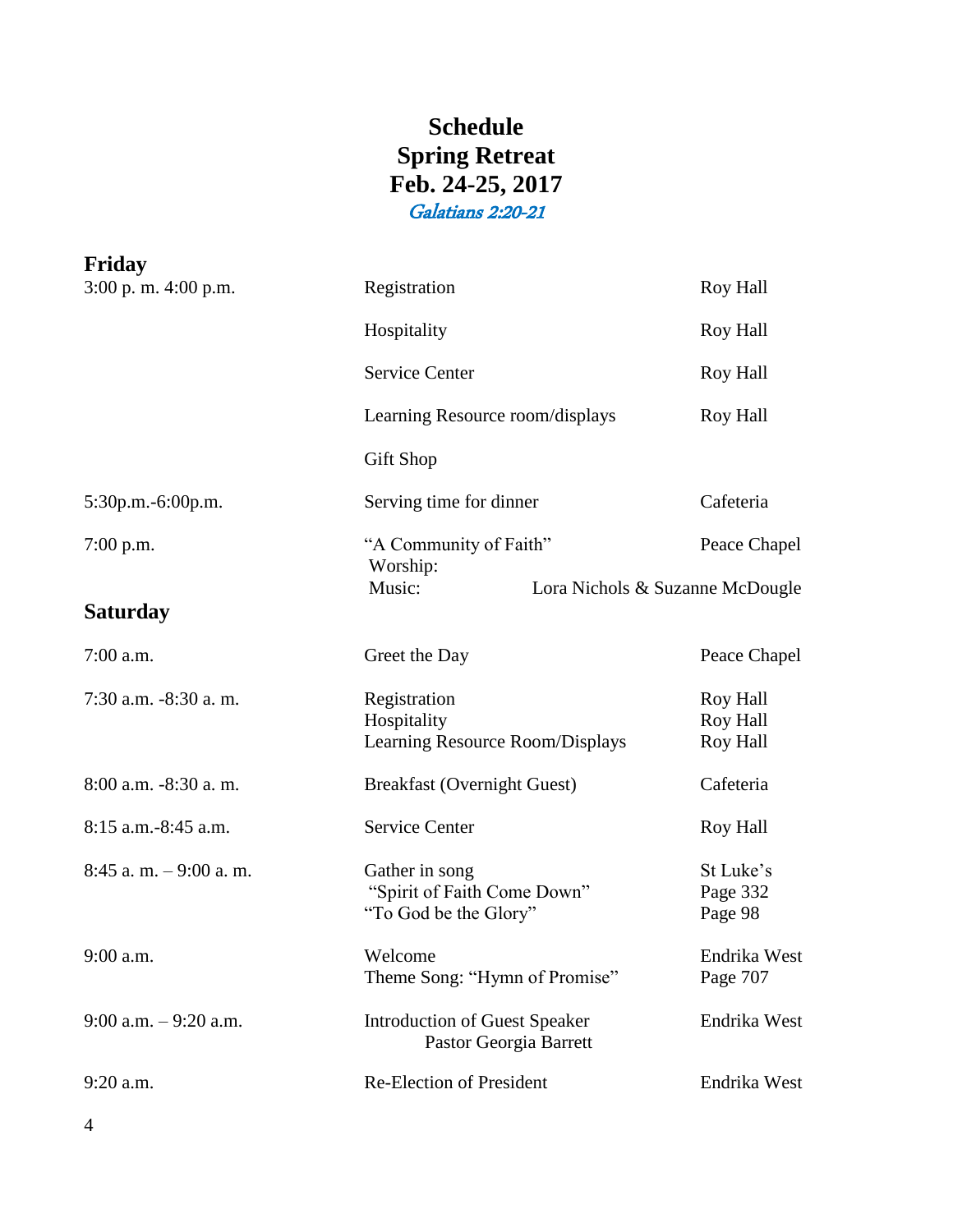|                         | Prayer Calendar/Prayer             | Suzanne McDougle                                                           |
|-------------------------|------------------------------------|----------------------------------------------------------------------------|
|                         | Theme Scripture: Galatians 2:20-21 | <b>Suzanne McDougle</b>                                                    |
|                         | <b>Response Moment</b>             | Theresa Graham                                                             |
| 10:00 a.m.              | Announcements                      | Endrika West                                                               |
|                         | Legacy Fund                        | <b>Paulette Moore-Hall</b>                                                 |
| 10:30 a.m-11:45 a.m.    | Focus Groups 1                     | <b>Location Inside Front Cover</b>                                         |
| 12:00 p.m-12:30p.m.     | Serving time for Lunch             | Cafeteria                                                                  |
| 12:30 p.m.-1:00 p.m.    | <b>Service Center</b>              | <b>Roy Hall</b>                                                            |
| 1:00p. m. $-2:15$ p. m. | Focus Groups 2                     | <b>Location Inside Front Cover</b>                                         |
| 2:30 p.m.               | Gathering                          | St. Luke's                                                                 |
|                         | Welcome back                       | Endrika West                                                               |
|                         | Hymn: (page 339)                   |                                                                            |
|                         | In Remembrance                     | Suzanne McDougle                                                           |
|                         | Communion                          | Pastor Georgia Barrett                                                     |
|                         | Dovolow                            | Offering<br>(Baskets will be<br>available as you<br>complete<br>communion) |

Doxology



**Gifts to the Legacy Fund can be made in several ways: Online at [unitedmethodistwomen.org/legacy fund](http://www.unitedmethodistwomen.org/legacyfund) By Phone: 800-2789-771 (8 am-6 pm EST, M-F) Text Legacy 150 to 41444 By Check: Note Legacy Fund in memo line and mail to: United Methodist Women: Treasurer's Office 475 Riverside Dr, New York, NY 10115**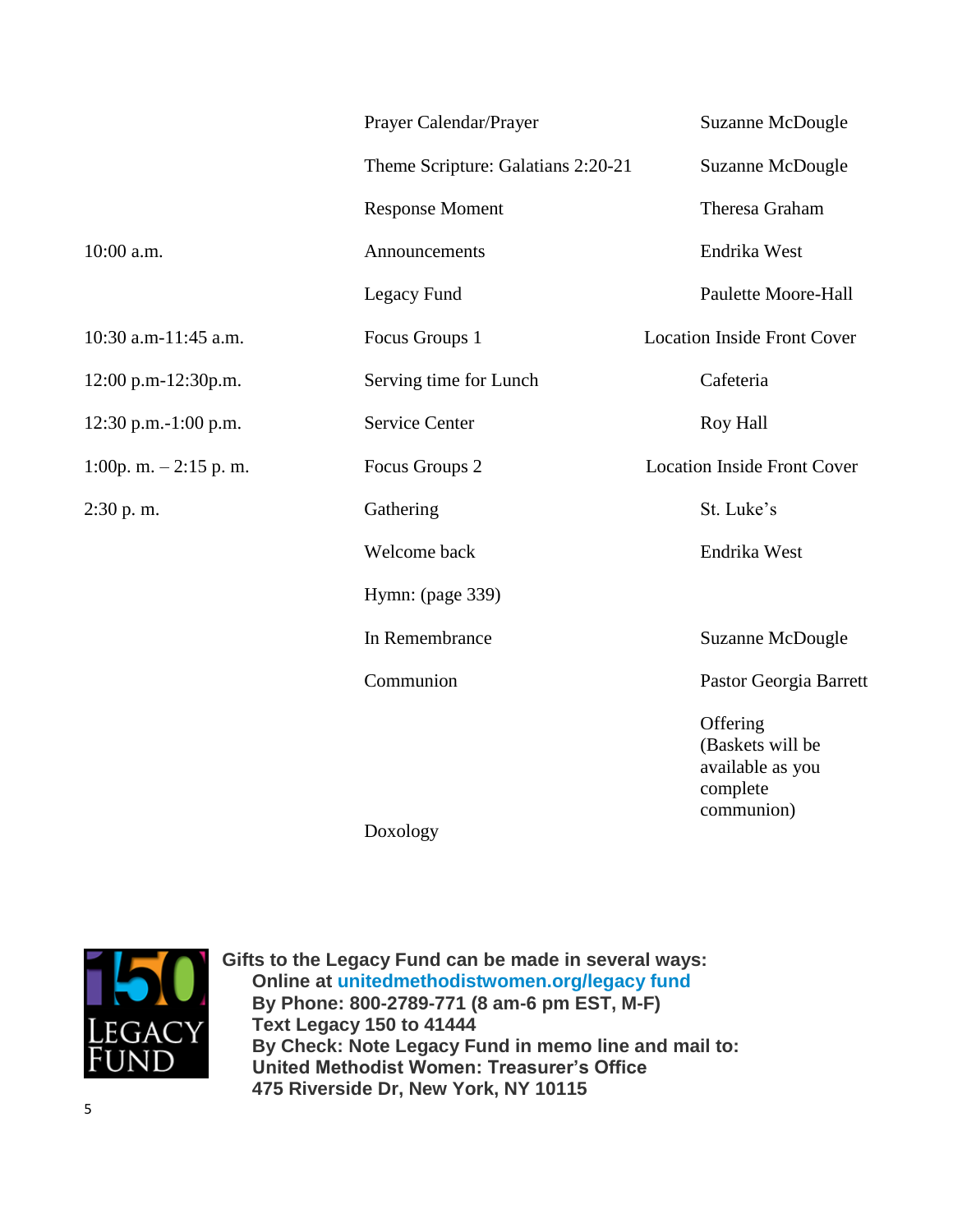# **Texas Conference United Methodist Women**

## **Annual Meeting Roll Call February 25, 2017**

**Do Not Include Conference Officers in your Total**

| <b>District</b>     | <b>District</b>  | <b>District</b> | Local            |               |              |
|---------------------|------------------|-----------------|------------------|---------------|--------------|
| <b>President</b>    | <b>President</b> | <b>Officers</b> | <b>Delegates</b> | <b>Others</b> | <b>Total</b> |
| <b>Central</b>      |                  |                 |                  |               |              |
| <b>North</b>        |                  |                 |                  |               |              |
| <b>Central</b>      |                  |                 |                  |               |              |
| <b>South</b>        |                  |                 |                  |               |              |
| <b>East</b>         |                  |                 |                  |               |              |
| <b>North</b>        |                  |                 |                  |               |              |
| <b>Northwest</b>    |                  |                 |                  |               |              |
| <b>South</b>        |                  |                 |                  |               |              |
| <b>Southeast</b>    |                  |                 |                  |               |              |
| <b>Southwest</b>    |                  |                 |                  |               |              |
| West                |                  |                 |                  |               |              |
| <b>Conference</b>   |                  |                 |                  |               |              |
| <b>Officers</b>     |                  |                 |                  |               |              |
| <b>National</b>     |                  |                 |                  |               |              |
| <b>Office</b>       |                  |                 |                  |               |              |
| <b>Director</b>     |                  |                 |                  |               |              |
| <b>Jurisdiction</b> |                  |                 |                  |               |              |
| <b>Officer</b>      |                  |                 |                  |               |              |
| <b>Bishop</b>       |                  |                 |                  |               |              |
| <b>Voting</b>       |                  |                 |                  |               |              |
| <b>Strength</b>     |                  |                 |                  |               |              |
| <b>Speakers</b>     |                  |                 |                  |               |              |
| and Guests          |                  |                 |                  |               |              |
| <b>Total</b>        |                  |                 |                  |               |              |
| <b>Attendance</b>   |                  |                 |                  |               |              |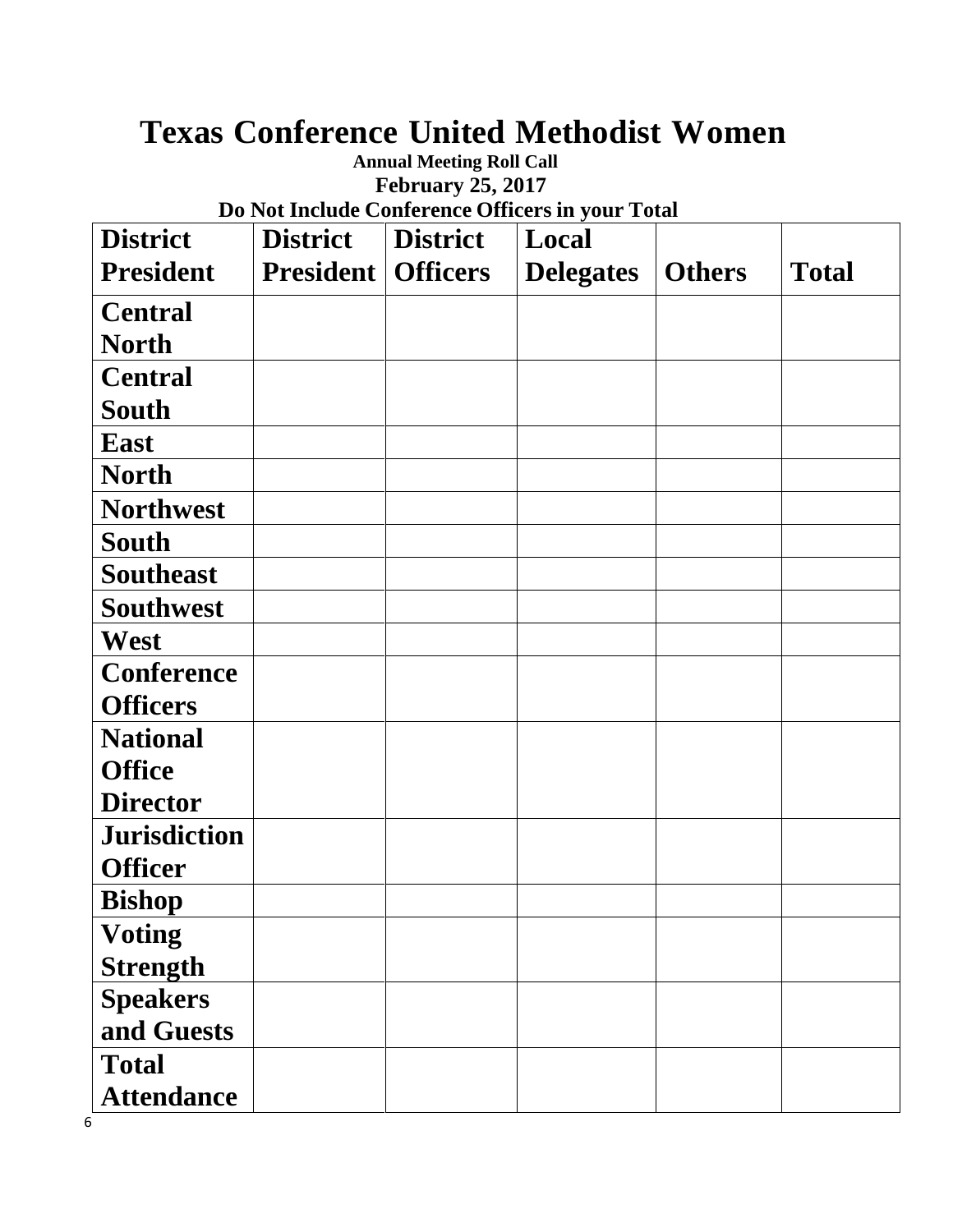## **2017 Calendar of Events Texas Conference United Methodist Women**

| <b>District Training Event</b>             | January 7         | Lakeview               |
|--------------------------------------------|-------------------|------------------------|
| <b>Conference Executive Meeting</b>        | January 6-8       | Lakeview               |
| Legislative Event                          | January 22-24     | Austin                 |
| <b>Spring Spiritual Growth Meeting</b>     | Feb. 24-25        | Lakeview               |
| <b>UMC Texas Annual Conference</b>         | May 28-31         | The Woodlands UMC      |
| <b>UMW Conference Program Meeting</b>      | <b>May 28</b>     | The Woodlands UMC      |
| <b>UMW Annual Luncheon</b>                 | <b>May 29</b>     | The Woodlands UMC      |
| <b>UMW Conference Executive Meeting</b>    | <b>May 30</b>     | The Woodlands UMC      |
| Mission u                                  | <b>July 20-22</b> | Lakeview               |
| <b>Conference Program Planning Meeting</b> | August 19         | <b>TBA</b>             |
| <b>Wesley Community Luncheon</b>           | October 6         | Junior League, Houston |
| <b>Conference Executive Meeting</b>        | September 15      | Lakeview               |
| <b>Fall Festival Friday Event</b>          | September 15      | Lakeview               |
| <b>Fall Festival/Annual Meeting</b>        | September 15-16   | Lakeview               |
| <b>Conference Program Meeting</b>          | September 15-17   | Lakeview               |
| Leadership Development Days                | November          | <b>TBA</b>             |

#### **PURPOSE**

**United Methodist Women is a community of women whose PURPOSE is to know God and to experience freedom as whole persons through Jesus Christ, to develop a creative supportive fellowship and to expand concepts of mission through participation in the global ministries of the church.**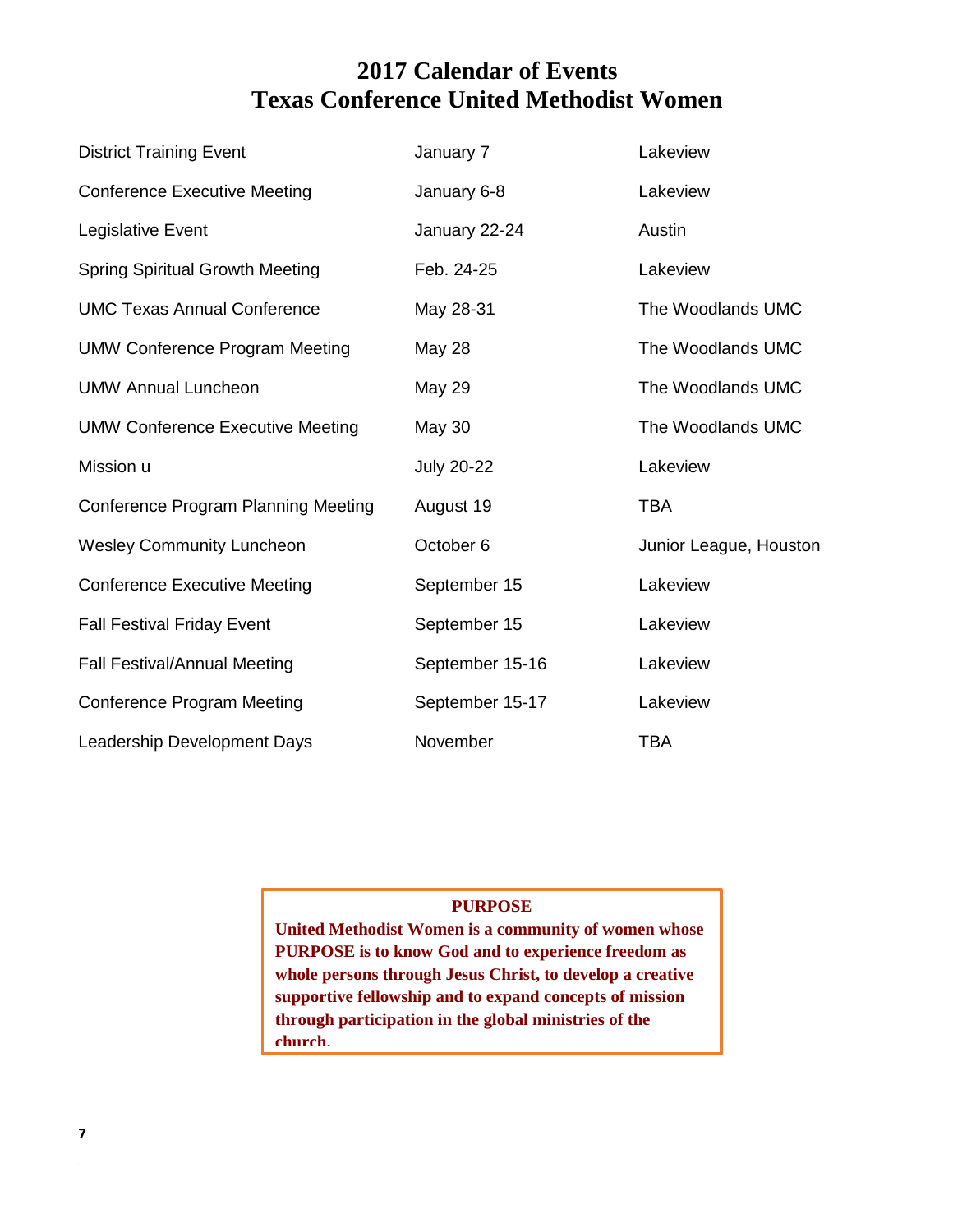# **UMW "HANDS ON" PROJECT 2017 FOR UMCOR**

## **Health Kit**

*Value: \$12.00* 

#### *1 hand towel*

15" x 25" to 17"x 27". Kitchen, cleaning and microfiber towels not acceptable

*1 washcloth* 

#### *1 comb*

Comb needs to be sturdy and longer than 6". No pocket combs or picks, please. Rattail combs and combs without handles are acceptable with a minimum of 6" of teeth

#### *1 metal nail file or clipper*

No emery boards, please

#### *1 bath-size soap*

3 oz. and larger sizes only. No Ivory or Jergens soap due to moisture content, do not remove from original packaging

#### *1 toothbrush*

Adult size only, do not remove from original packaging

#### *6 adhesive bandages*

¾" to 1" size common household Band-Aids

#### *1 plastic bag*

*One-gallon size sealable bags only*

*\$1 to purchase toothpaste*

#### *Assembly directions*

*Set the \$1 for toothpaste aside to be included in a separate envelope. Lay out the hand towel flat on a table. Lay the washcloth flat in the center of the hand towel. Place all remaining items on top of the washcloth. Fold over the sides of the hand towel to cover all of the items. Fold over one end of the hand towel so that it covers all of the items. Grasp the bundle of items tightly and roll over the remainder of the hand towel tightly. Place the tightly rolled bundle in the plastic bag. Remove as much air as possible and seal the bag.*

#### *Important notes*

All items must be new.

Do not wash any of the items as they will be considered used.

Please remove all packaging.

All emergency kits are carefully planned to make them usable in the greatest number of situations. Since strict rules often govern product entry into international countries, it is important that kits contain only the requested items – nothing more.

**DO NOT** include any personal notes, money or additional material in the kits. These things must be painstakingly removed and will delay the shipment.

**UMCOR is now purchasing toothpaste in bulk to be added to health kits before shipping to ensure that the product does not expire before they are sent.** *Do not put single dollar bills in each kit. Collect all monies for toothpaste, and shipping, place it in a separate envelope and send along with the kit donations.* Processing & shipping costs: Please enclose an envelope containing at least \$1 for each kit you send. This donation enables kits to be sent to areas in need. For Cleaning Buckets: \$1.50.

- *Last updated 01-30-2015-*

8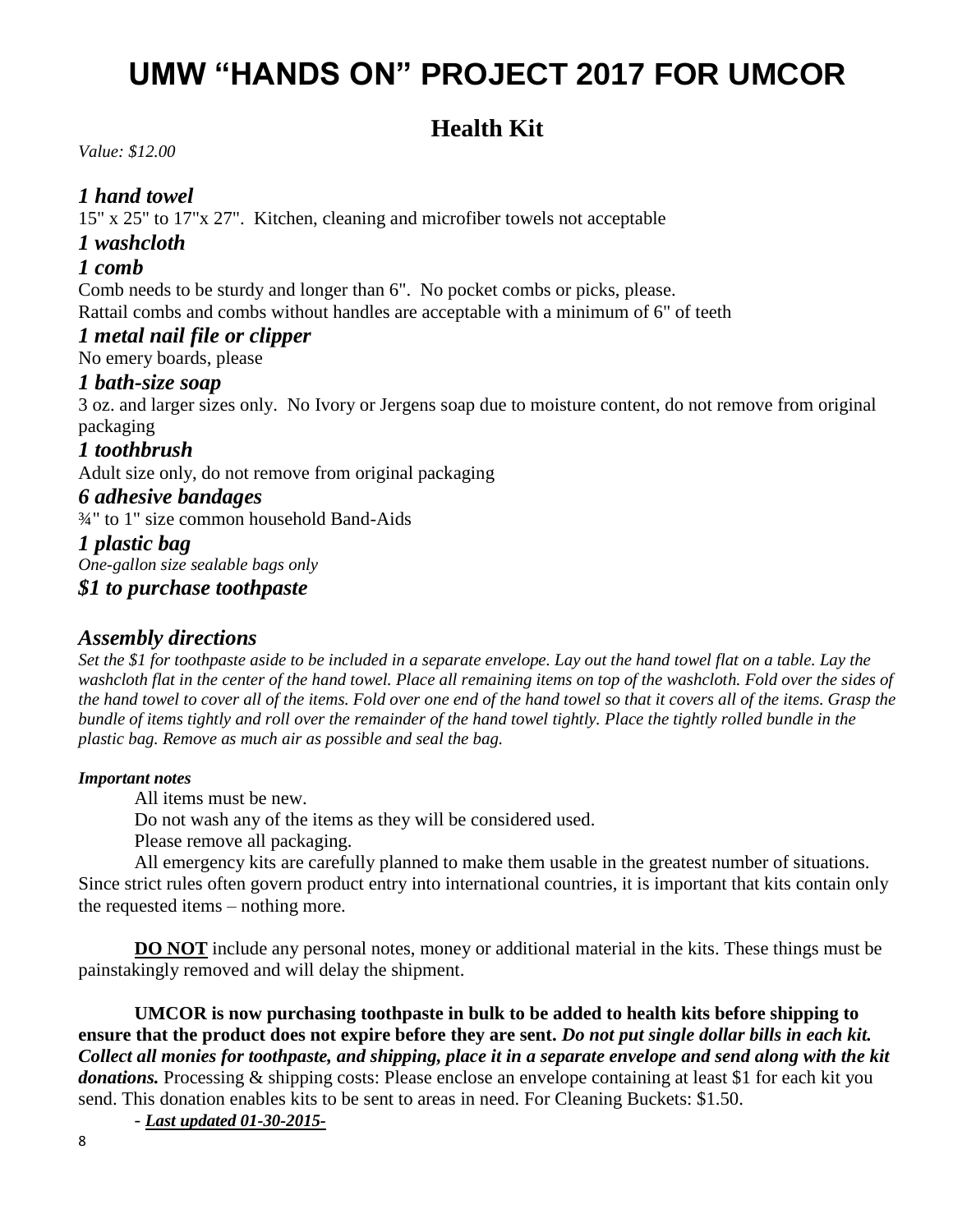| <b>Texas Conference United Methodist Women</b>                                                                                                                                                                                    |  |  |  |  |
|-----------------------------------------------------------------------------------------------------------------------------------------------------------------------------------------------------------------------------------|--|--|--|--|
| <b>Entry Form for 2017 Fall Logo</b>                                                                                                                                                                                              |  |  |  |  |
| The Texas Conference UMW Program Committee is asking artists in the Texas<br>Conference to create a logo for 2017 Fall Festival that will illustrate the artist's conception<br>of the theme: "Have Faith in God" – Matthew 21:21 |  |  |  |  |
| The selected logo design will be used for 2017 Fall Festival fliers, program book, and any Fall Festival<br>materials or decorations, power point presentations, banners, etc.                                                    |  |  |  |  |
| In submitting your logo please follow these few rules:                                                                                                                                                                            |  |  |  |  |
| Logo submitted on 8 1/2 "x 11' white paper, copy ready OR submitted digitally by e mail<br>Logo may be in black and white or color. Final printing in the Fall Festival flier will be in<br>black and white                       |  |  |  |  |
| Please submit a brief statement of 50 words or less, explaining the logo design on the<br>back of this form or attached e-mail file with logo.                                                                                    |  |  |  |  |
| Deadline for logo artwork is July 1, 2017                                                                                                                                                                                         |  |  |  |  |
|                                                                                                                                                                                                                                   |  |  |  |  |
| E Mail Address: Telephone:                                                                                                                                                                                                        |  |  |  |  |
| Address: North Management and Security and Security and Security and Security and Security and Security and Security and Security and Security and Security and Security and Security and Security and Security and Security a    |  |  |  |  |
| District: ________________________________Local Church _________________________                                                                                                                                                  |  |  |  |  |
| Permission to use artwork is given with the signature of the artist below:                                                                                                                                                        |  |  |  |  |
| X.                                                                                                                                                                                                                                |  |  |  |  |
|                                                                                                                                                                                                                                   |  |  |  |  |
| Submit artwork and completed form to: Mrs. Endrika M. B. West 6622 Wide Creek Dr. Katy, Texas<br>77449 or email ephesians32021@yahoo.com on or before July 1, 2016. Submitted artwork not selected                                |  |  |  |  |
| as the main logo may also be used. Thank you and enjoy this creative opportunity.                                                                                                                                                 |  |  |  |  |
|                                                                                                                                                                                                                                   |  |  |  |  |
|                                                                                                                                                                                                                                   |  |  |  |  |
|                                                                                                                                                                                                                                   |  |  |  |  |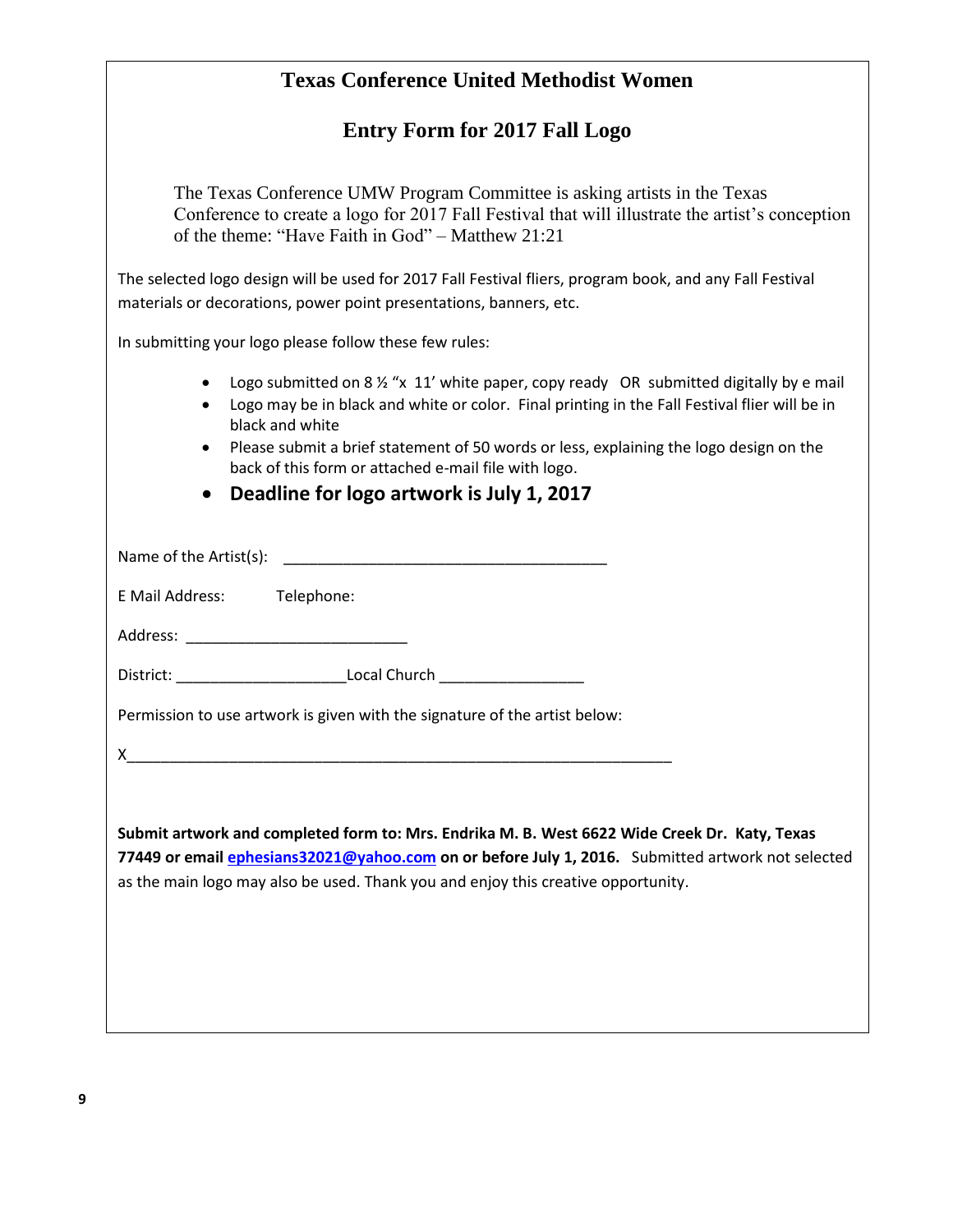#### **SCHOLARSHIP APPLICATION FORM**

Mission u Lakeview conference Center July 20 – 22, 2017

The conference will pay the cost of housing and registration, with a maximum of \$150.00, for one first time attendee, who is a youth, young adult, or newly retired woman from each district.

| <b>NAME</b>               |                                      |  |
|---------------------------|--------------------------------------|--|
| <b>ADDRESS</b>            |                                      |  |
| <b>PHONE</b>              | <b>EMAIL</b>                         |  |
| <b>CHURCH</b>             | <b>DISTRICT</b>                      |  |
| <b>SEX</b>                |                                      |  |
|                           | HIGH SCHOOL OR COLLEGE IF APPLICABLE |  |
| <b>CHURCH ACTIVITIES:</b> |                                      |  |

#### HOBBIES OR SPECIAL INTEREST:

Recommended by: (must have signature)

Local President of United Methodist Women

On the back of this sheet write a short essay telling why you want to attend Mission u. Return to your District contact officer

The District President and Mission Coordinator for Education and Interpretation will choose the recipient and send the information to the Conference Mission Coordinator for Education and interpretation.

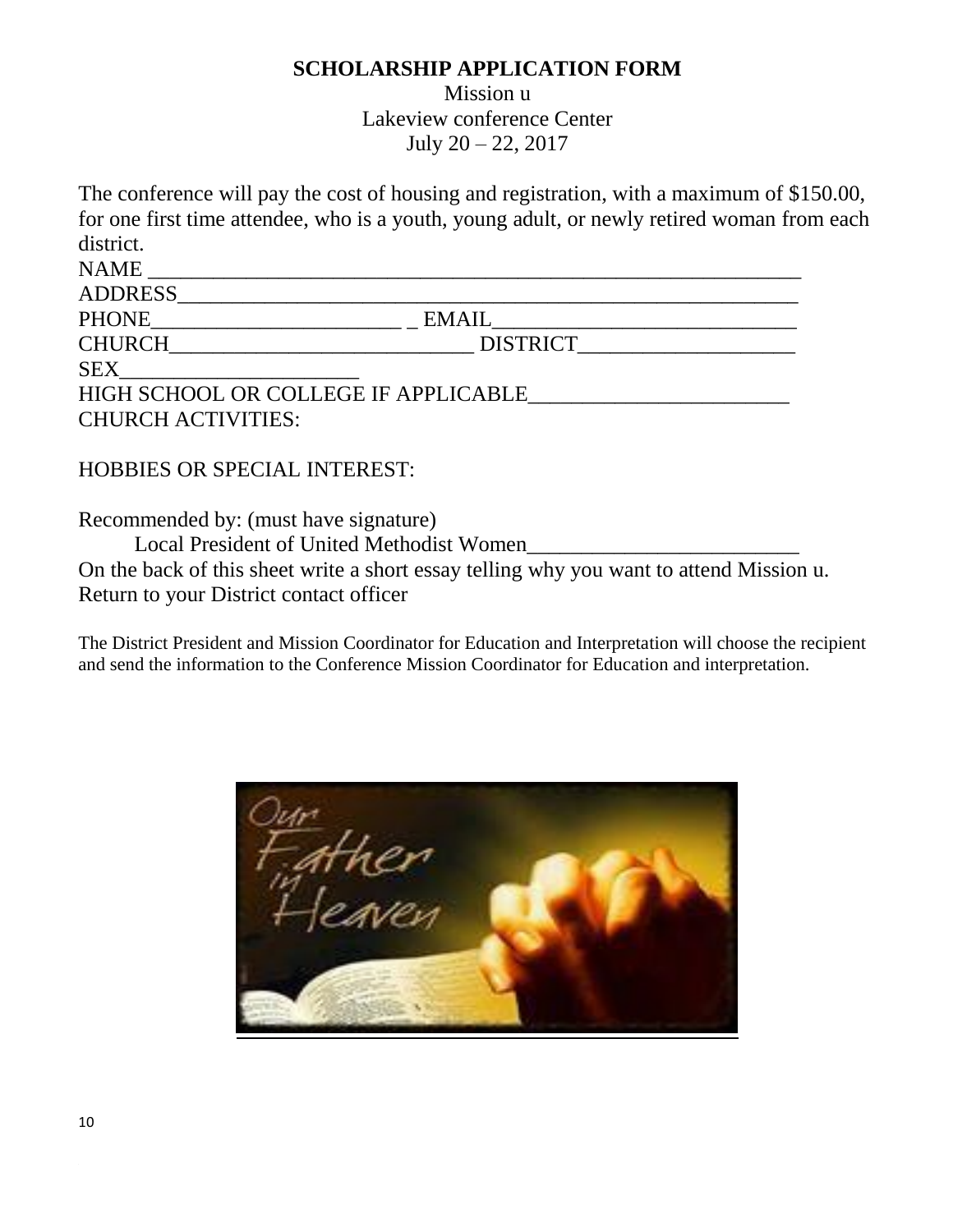# THANK YOU

Staci Hawkins Focus Leader Keith West Focus Leader Glynden Bode Focus Leader Amanda Boyd Stratton **Focus Leader Focus Leader** Dr. Velma Williams Focus Leader Doris Woodland Focus Leader Focus Leader Lora Nichols & Suzanne McDougle Musicians Musicians Childcare Providers Lakeview Methodist Conference Center And Special Thanks to Pastor Georgia Barrett

## **Officers-Texas Conference United Methodist Women 2017**

Krystal West Social Action

Alejandra Laguna President Theresa Graham Education and Interpretation

Endrika West Vice-President Donna Senter Membership Nurture & Outreach Carolyn Parker Secretary Melba Spann Secretary Program Resources Margarett Goodson Treasurer Sarah Clark Chair, Committee on Nominations Suzanne McDougle Spiritual Growth Lana Bowsher Communication Coordinator

## **Additional Members of the Executive Committee**

Stacie Hawkins

Board of United Methodist Women Spanish Language Coordinator

### **Additional Members of the Committee on Nominations**

Maude Caldwell Gwen Smithheart Paulette Moore-Hall Marcia Butcher **Doris Woodland** Beverly Deerhake